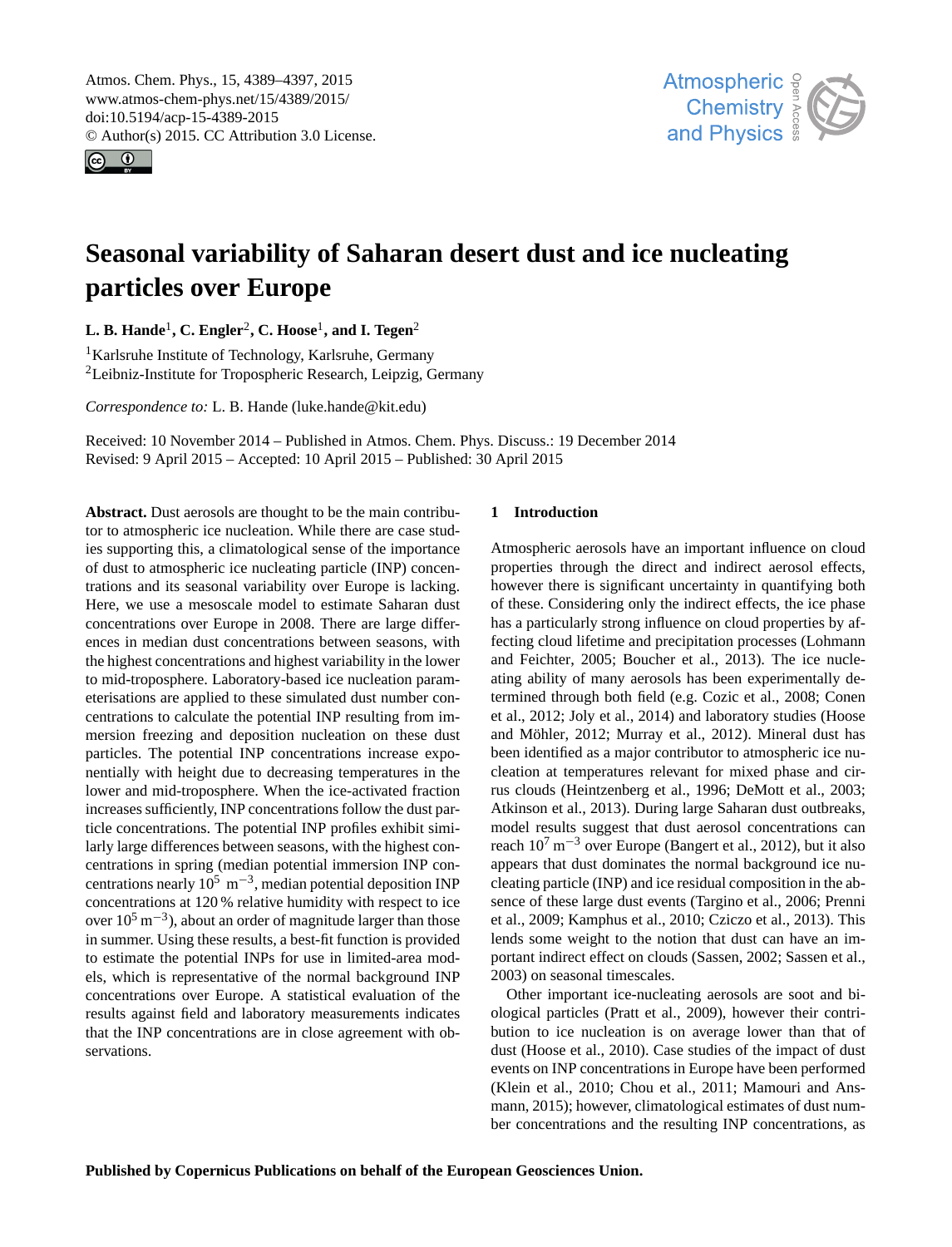well as an understanding of their seasonal variability, remain elusive.

Ice nucleation in the atmosphere takes place via four different pathways: immersion, condensation, deposition, and contact freezing. Efforts to parameterise these processes for use in models have relied on either empirical evidence or a theoretical approach, yielding a wide variety of parameterisations (e.g. [Fletcher,](#page-7-16) [1962;](#page-7-16) [Cooper,](#page-7-17) [1986;](#page-7-17) [Meyers et al.,](#page-7-18) [1992;](#page-7-18) [Phillips et al.,](#page-8-6) [2008;](#page-8-6) [DeMott et al.,](#page-7-19) [2010\)](#page-7-19). Typically, these parameterisations are independent of the aerosol type, however more recently, dust-aerosol-specific parameterisations have begun to emerge [\(Niemand et al.,](#page-8-7) [2012;](#page-8-7) [Steinke et al.,](#page-8-8) [2014;](#page-8-8) [DeMott et al.,](#page-7-20) [2014;](#page-7-20) [Hiranuma et al.,](#page-7-21) [2014\)](#page-7-21).

The aims of this paper are straightforward. Firstly, we will quantify the background dust number concentrations in Europe during different seasons using model data from December 2007 to August 2008. This will allow the quantification of the potential INP concentrations resulting from immersion freezing and deposition nucleation on these particles, using two new parameterisations specific to dust aerosols. These results will then be used to develop a best-fit function which can be used to estimate immersion and deposition INP concentrations in regional climate and numerical weather prediction models, and for process studies. Finally, a statistical comparison with available observations will be presented.

#### **2 Saharan dust and INP concentrations**

The COnsortium for Small-scale MOdelling (COSMO) [\(Steppeler et al.,](#page-8-9) [2003\)](#page-8-9) meteorological model coupled to the MUlti-Scale Chemistry Aerosol Transport (MUSCAT) [\(Wolke et al.,](#page-8-10) [2004\)](#page-8-10) was used to simulate the generation and transport of Saharan desert dust to Europe for the period December 2007–August 2008. The model was configured to simulate dust in five size bins (0.1–0.3, 0.3–0.9, 0.9– 2.6, 2.6–7.9, 7.9–24 µm). The dust model uses a horizontal grid resolution of 28 km and 40 vertical layers. Dust emission fluxes depend on surface wind friction velocities, surface roughness, soil particle size distribution, and soil moisture in unvegetated areas [\(Tegen et al.,](#page-8-11) [2002\)](#page-8-11). While soil temperature is not directly included in the dust emission scheme, snow-covered grid cells are excluded as dust sources. Transported dust from the Sahara (which are the focus of this study) are considered to be the main source for INPs. Local soil dust sources are considered less important, as their emission fluxes are low and they generally remain in the boundary layer.

Dust advection is computed by a third-order upstream scheme; particle removal is computed considering dry and wet deposition processes. COSMO simulations were initialised with analysis fields from the global model GME (Global Model of the DWD) and the lateral boundary conditions updated 6-hourly. The simulations were re-initialised every 48 h to keep the modelled meteorology close to the

analysis fields. The model results have been extensively evaluated with field measurements of ground-based and airborne measurements of dust concentrations as well as size distribution, aerosol optical thickness and lidar backscatter and extinction [\(Heinold et al.,](#page-7-22) [2009,](#page-7-22) [2011;](#page-7-23) [Tegen et al.,](#page-8-12) [2013\)](#page-8-12). The evaluation of the dust model results shown in [Tegen et al.](#page-8-12) [\(2013\)](#page-8-12) were performed with the same model setup as described in this work. It performed well in a regional model intercomparison of an observed event in the Bodélé depression in Chad [\(Todd et al.,](#page-8-13) [2008\)](#page-8-13).

The simulated dust number concentrations were used to estimate the potential immersion and deposition INP concentrations. [Niemand et al.](#page-8-7) [\(2012\)](#page-8-7) provides a parameterisation for immersion freezing on natural dust particles. This work is derived from experiments on a variety of dust types carried out at the Aerosol Interaction and Dynamics in the Atmosphere (AIDA) cloud chamber facility, and is valid between temperatures of 261.15–237.15 K at or above water saturation. The parameterisation is a function of the dust particle surface area and the temperature. Similarly, a parameterisation for deposition freezing on Arizona Test Dust was experimentally determined by [Steinke et al.](#page-8-8) [\(2014\)](#page-8-8) from AIDA measurements. This parameterisation is active at colder temperatures of between 253–220 K, and above ice supersaturation. While there are indications that Arizona Test Dust is a more efficient ice nucleus than natural desert dust particles at the higher end of this temperature range, their behaviour is comparable at temperatures below 238 K [\(Hoose and Möh](#page-7-5)[ler,](#page-7-5) [2012;](#page-7-5) [Murray et al.,](#page-8-0) [2012\)](#page-8-0), i.e. in the cirrus regime where deposition nucleation is most relevant. At present, a comparable parameterisation based on laboratory experiments for natural desert dusts covering the entire required temperature and humidity range is not available.

The potential immersion INP concentration is simply the parameterised immersion INP concentration irrespective of the relative humidity with respect to water. Similarly, the potential deposition INP concentrations are calculated from the simulated dust concentrations and the parameterisation from [Steinke et al.](#page-8-8) [\(2014\)](#page-8-8) at a prescribed relative humidity with respect to ice  $(RH<sub>ice</sub>)$ , irrespective of the actual in situ  $RH<sub>ice</sub>$ . The ambient temperature in each model grid box was used for the calculation of potential INPs, and only if the temperature was within the range of the relevant parameterisation. The potential immersion and deposition INP concentrations are presented here in order to be independent of the resolved and parameterised clouds in COSMO–MUSCAT. This concept of potential INP has been used previously by others [\(Murray et al.,](#page-8-0) [2012\)](#page-8-0). The domain considered here is over central Europe, between 44–60◦ N and 0–20◦ E.

Figure [1](#page-2-0) shows the horizontal median, the 5th and 95th percentiles for total dust number concentration, total dust surface area, and the parameterised potential immersion and deposition INP concentrations for all seasons of 2008. The winter season refers to December 2007, January and February 2008, spring comprises March to May of 2008, summer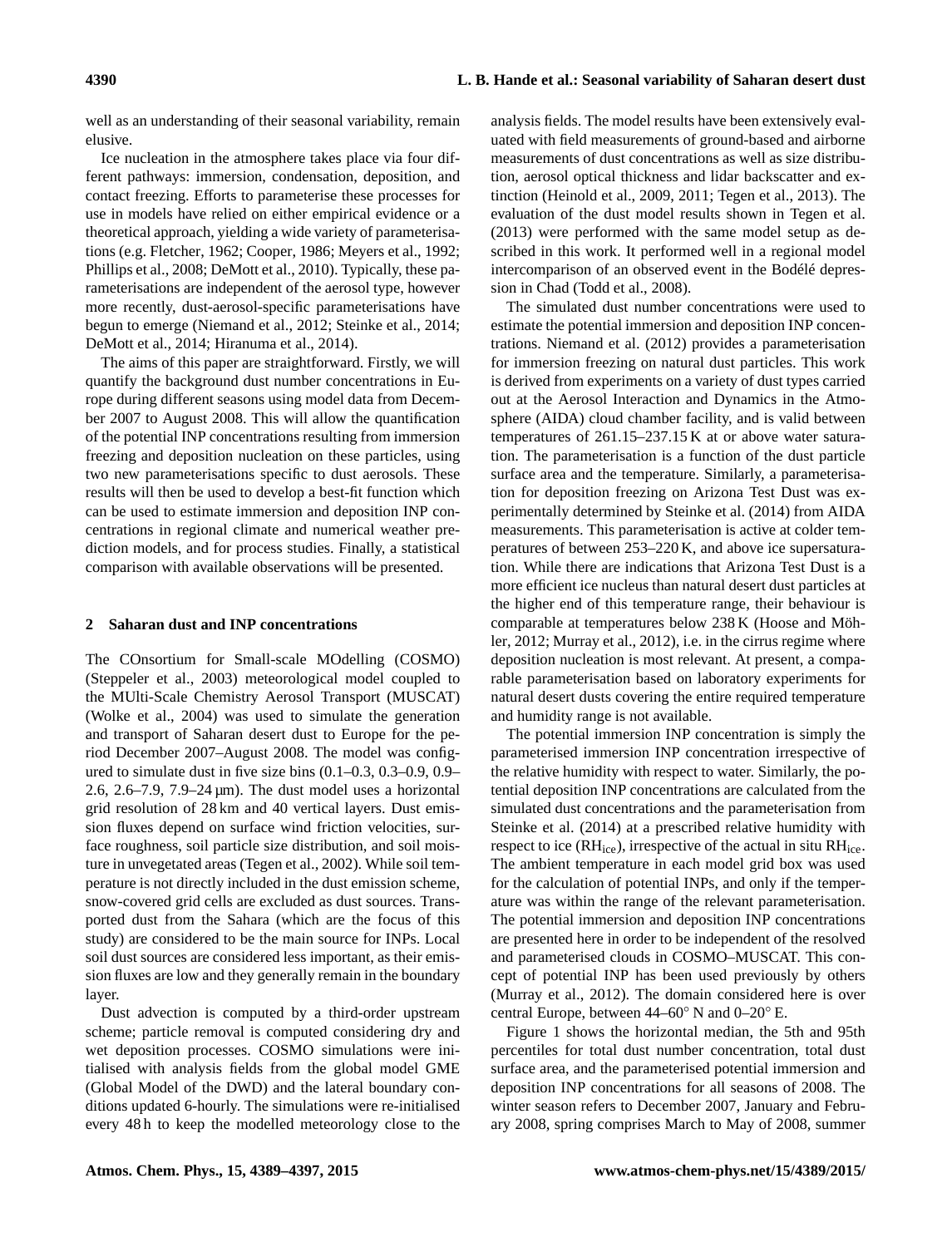<span id="page-2-0"></span>

Figure 1. Median (solid), 5th and 95th percentiles (dotted) for total dust number concentration, total dust surface area, potential immersion INP, and potential deposition INP at RHice of 110 and 120 % over Europe (44–60◦ N and 0–20◦ E) for winter (blue), spring (green), summer (red) and autumn (black). The [Niemand et al.](#page-8-7) [\(2012\)](#page-8-7) parameterisation is valid between 237.15–261.15 K, and the [Steinke et al.](#page-8-8) [\(2014\)](#page-8-8) parameterisation is valid from 220–253 K.

comprises June to August 2008, and finally autumn refers to September to November 2008. The potential deposition INP concentrations are calculated using a constant RHice of 110 %. To account for a range of possible in cloud relative humidities, potential deposition nucleation is also shown at 120 %.

The dust number concentration statistics were firstly computed for a whole month. Then, in order to calculate seasonal (yearly) statistics, the monthly statistics were averaged over a 3 (12) month period. Using this, the dust surface area statistics were calculated by assuming spherical particles with the bin centre radius. The INP statistics were then calculated by using the respective dust number concentration statistic as an input to the parameterisation, along with the mean temperature for that season.

Qualitatively, the dust surface area and the dust number concentrations have similar vertical profiles, which implies there is no significant change in the size distribution with height. The dust number concentrations differ largely between seasons, with median values in spring around  $3 \times$ 10<sup>5</sup> m−<sup>3</sup> , and in summer about an order of magnitude less. These concentrations decrease by between 25 % during summer, to 45 % during spring from the lower troposphere to the tropopause, and there is the largest amount of variability in dust concentrations in the lower to mid-troposphere. The mean values of dust are 25 times larger than the median values in summer, 5 times larger in spring, and 17 and 7 times larger for autumn and winter respectively. This implies that infrequent but significant dust events are a major contributor to the mean values.

Looking at the more extreme values, the maximum in the 95th percentile of the dust number concentration is around  $2 \times 10^{7}$  m<sup>-3</sup> at around 265 K. This is the same as the modelled concentrations of over  $10^7 \text{ m}^{-3}$  reported by [Bangert](#page-7-9) [et al.](#page-7-9) [\(2012\)](#page-7-9) during a significant Saharan dust event of May 2008. Therefore, the 95th percentile of dust number concentrations is a good approximation for the concentration during a large Saharan dust outbreak.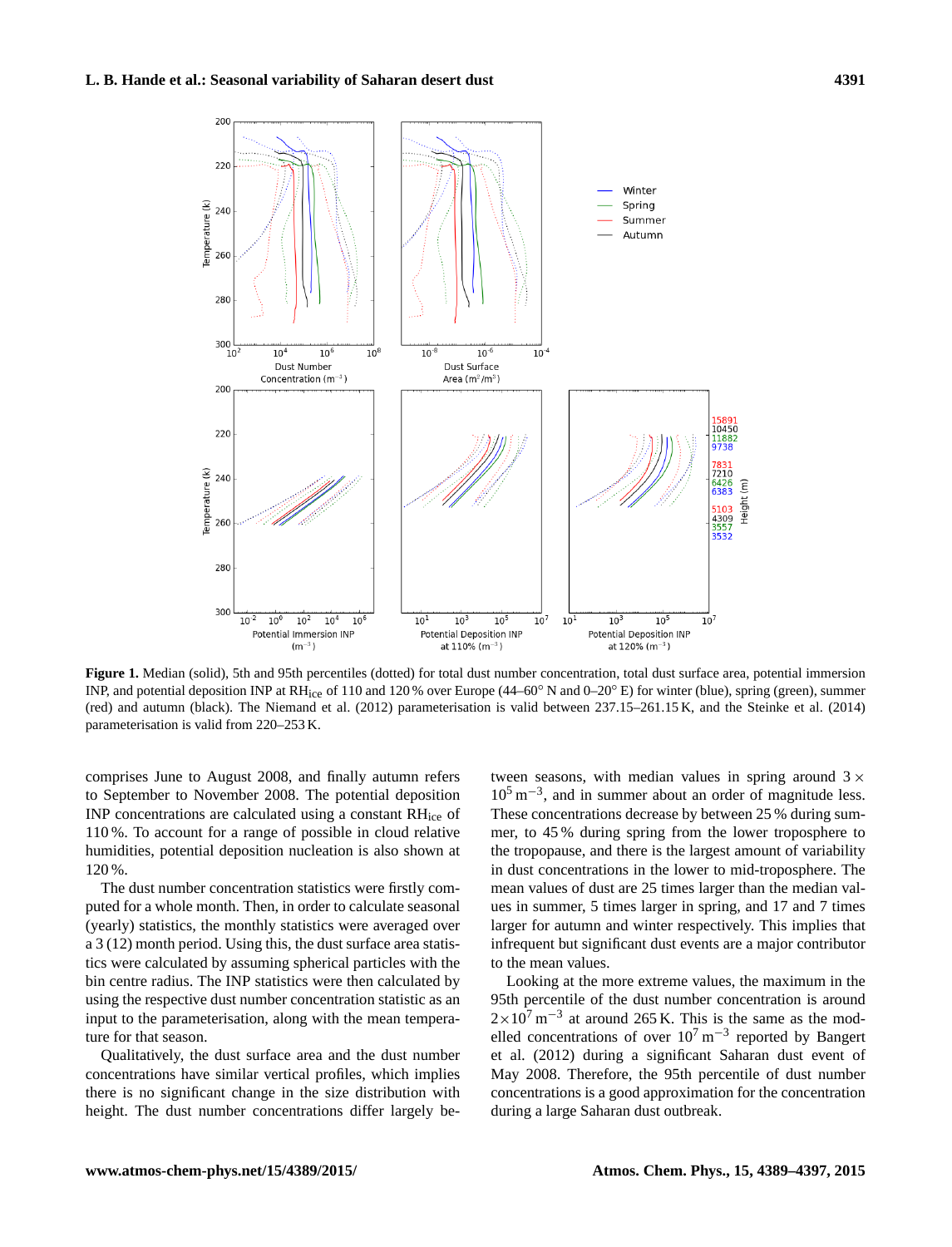<span id="page-3-0"></span>

**Figure 2.** Top panel: median (solid), 5th and 95th percentiles (dotted) for total dust number concentration (black), potential immersion INP (red), and potential deposition INP at 110 % (blue) at 6 km above terrain over Europe for winter. Bottom panel: median (solid) and mean (dashed) total dust surface area (magenta) and temperature (green). Note that the Alpine regions are in a range about 46–48◦ N.

These dust number concentrations translate into maximum median potential INP concentrations in the immersion mode of  $9.5 \times 10^4$  m<sup>-3</sup> at 239 K. The summertime maximum concentration is just over  $7.6 \times 10^3$  m<sup>-3</sup> at the coldest temperatures allowed by the parameterisation. The area bounded by the 5th and 95th percentiles spans more than an order of magnitude for all seasons. The concentrations of immersion INPs increase exponentially for all seasons, until the limiting temperature of 237.15 K is reached.

In the deposition mode, median potential INP concentrations at RH<sub>ice</sub> of 110 % are over  $1 \times 10^5$  m<sup>-3</sup> during spring. The summertime maximum is around  $2.8 \times 10^4$  m<sup>-3</sup>. The 5th and 95th percentiles indicate slightly less variability in the deposition mode for both seasons. As temperatures decrease, the concentrations increase exponentially until the ice activated fraction increases sufficiently to limit INP production. This normally occurs at temperatures colder than 230 K for all seasons.

The final panel in Fig. [1](#page-2-0) shows potential deposition INP concentrations at RHice of 120 %. Here, the profiles closely resemble the potential deposition INP at 110 %, but just shifted to higher concentrations. There is a slight change in the shape of the profile, since more INPs can activate at a given temperature for the higher RHice conditions. Now the maximum median concentrations are on average more than double those at 110 %.

The maximum in the mean concentrations in the immersion mode are an order of magnitude larger than the maximum median concentrations for summer. The difference is less in the deposition mode. Again, this suggests that the mean concentrations are dominated by a few very significant events of large INP concentrations.

Figure [2](#page-3-0) shows the median, 5th and 95th percentiles for the meridionally averaged total dust number concentration, potential immersion, and potential deposition INP concentrations, as a function of latitude and at an altitude of 6 km above the terrain during winter, which is where most INPs are located. The bottom panel also shows total dust surface area, and temperature at 6 km. The dust concentrations and total surface area are remarkably constant with increasing latitude. The bottom panel shows some variability in temperature. There is about a 2 K drop in temperature over the high Alpine regions around 47◦ N, and another decrease in temperature north of 53◦ N. This means that there is an amplification of INP concentrations in these colder regions. In the immersion mode, median potential concentrations change from a maximum of  $4 \times 10^4$  over the high terrain, down to  $1 \times 10^4$  m<sup>-3</sup> a few degrees further north, and then increase again to about  $3 \times 10^4$  m<sup>-3</sup> at the northernmost point of the domain. A similar change occurs in the deposition mode, with maximum and minimum median potential concentrations of  $1 \times 10^5$  and  $2 \times 10^3 \,\mathrm{m}^{-3}$  respectively.

The variability of dust and INP as a function of longitude was also investigated, and a similarly small amount of variability was found (not shown). In the immersion mode, an enhancement in the median INP concentrations from about 1500 to 7000 m<sup>-3</sup> was found around 7 $\degree$  E. This corresponds to a decrease in temperature of about 3◦ at the western edge of the Alps. This implies that the potential immersion and deposition vertical profiles presented in Fig. [1](#page-2-0) are a suitable representation of INP concentrations over the whole domain considered here.

The shape of the median INP profiles in Fig. [1](#page-2-0) shows an exponential increase until the ice-activated fraction increases sufficiently, at which time the concentrations begin to follow that of the dust. Therefore, the median profiles can be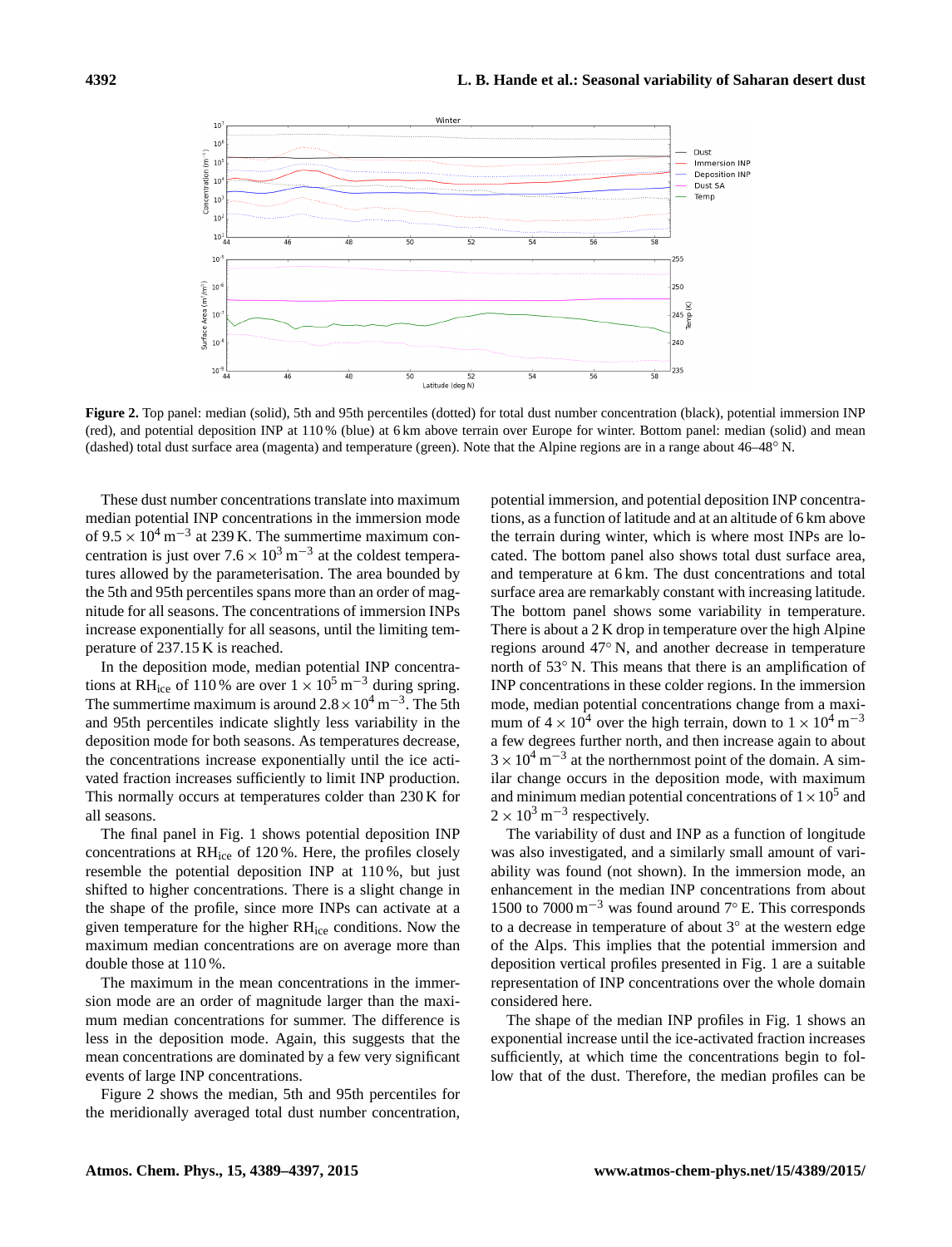#### **L. B. Hande et al.: Seasonal variability of Saharan desert dust 4393**

described by the following function:

$$
C_{\rm INP}(T_{\rm K}) = A \times \exp\left[-B \times (T_{\rm K} - T_{\rm min})^C\right].
$$
 (1)

 $T<sub>K</sub>$  is the model temperature in Kelvin, and the free parameters are defined in Table [1](#page-5-0) for each case of potential immersion and potential deposition INPs in each season, as well as for the whole year. Using Eq. [\(1\)](#page-4-0) along with these parameters, it is possible to specify realistic median INP concentrations for model simulations over Europe. This new parameterisation must only be applied to within the temperature range specified by  $T_{\text{min}}$  and  $T_{\text{max}}$  in order to prevent unrealistically high concentrations at very cold temperatures. Since the parameterisation uses the median concentrations, it is representative of the normal background INP concentrations. An analysis of the residuals showed that during a large dust event, INPs are produced at high concentrations over all temperatures compared to a non-dust event, therefore the mean concentrations are not used here since these would be heavily influenced by large dust outbreaks. However, for sensitivity studies wishing to investigate the impact of large or small background INP concentrations, scaling factors for the 5th and 95th percentiles (5th PSF and 95th PSF) are provided. Using these, the concentrations given by Eq. [\(1\)](#page-4-0) can be simply scaled to higher and lower concentrations. The model-diagnosed moisture or the parameterised cloud occurrence must be used to define supersaturated conditions with respect to water for immersion INPs, and with respect to ice for deposition INPs. Finally, it is recommended to use  $C_{\text{INP}}(273.15)$  for temperatures colder than 273.15 K for immersion freezing, and  $C_{\text{INP}}(220)$  for temperatures colder than 220 K for deposition nucleation, in order to prevent zero ice nuclei concentrations.

Since the [Steinke et al.](#page-8-8) [\(2014\)](#page-8-8) parameterisation is a function of both temperature and supersaturation, the deposition nucleation parameterisation provided here can be simply scaled to the model-diagnosed RHice. A deposition scaling factor (DSF) was defined as the ratio of mean deposition INPs at a given RHice to the mean deposition INPs at  $RH_{ice} = 110\%$ , and calculated from the model data for  $RH_{ice}$ from 100 to 145 %. This showed an increase in mean deposition concentrations that followed the form

$$
DSF(RHice) = a \times arctan (b \times (RHice - 100) + c) + d, (2)
$$

where  $a = 2.7626$ ,  $b = 0.0621$ ,  $c = -1.3107$  and  $d =$ 2.6789, which were determined by a best fit. Finally, the scaled INP concentrations due to deposition nucleation, are approximately

<span id="page-4-2"></span>
$$
C_{\text{INP}}(T_{\text{K}}, \text{RH}_{\text{ice}}) \approx C_{\text{INP}}(T_{\text{K}}) \times \text{DSF}(\text{RH}_{\text{ice}}),\tag{3}
$$

where  $C_{\text{INP}}(T_K)$  is the concentration of deposition INPs at  $RH_{ice} = 110\%$ , given by Eq. [\(1\)](#page-4-0), and the approximation is most valid for small activated fractions.

Figure [3](#page-4-1) shows the INP concentrations derived from Eqs. [\(1\)](#page-4-0) and [\(3\)](#page-4-2) at  $RH_{ice} = 101\%$  and 120%, compared to

<span id="page-4-1"></span><span id="page-4-0"></span>

**Figure 3.** Left: immersion INP concentrations from Eq. [\(1\)](#page-4-0) using yearly parameters (red). The red circles represent the model data. The black dashed line is the [Fletcher](#page-7-16) [\(1962\)](#page-7-16) parameterisation, the dotted line represents the [Cooper](#page-7-17) [\(1986\)](#page-7-17) parameterisation, and the solid line represents [DeMott et al.](#page-7-20) [\(2014\)](#page-7-20) parameterisation. Right: deposition INP from Eq. [\(3\)](#page-4-2) using yearly parameters (red), at  $RH_{ice} = 110\%$  (solid),  $RH_{ice} = 120\%$  (dashed) and  $RH_{ice} =$ 101 % (dotted). The black vertical dashed (dotted) line represents concentrations from [Meyers et al.](#page-7-18) [\(1992\)](#page-7-18) at  $S_{ice} = 1.1$  ( $S_{ice} = 1.2$ ). The red circles (diamonds/triangles) represent the model data at  $RH_{ice} = 110\%$  (RH<sub>ice</sub> = 101 % / 120 %).

the [Meyers et al.](#page-7-18) [\(1992\)](#page-7-18) parameterisation for deposition nucleation, and the [Fletcher](#page-7-16) [\(1962\)](#page-7-16), [Cooper](#page-7-17) [\(1986\)](#page-7-17) and [DeMott](#page-7-20) [et al.](#page-7-20) [\(2014\)](#page-7-20) parameterisations for immersion freezing. For the immersion parameterisations, the mean yearly temperature was used, as well as the yearly dust concentrations for [DeMott et al.](#page-7-20) [\(2014\)](#page-7-20).

For immersion freezing, the yearly INP concentrations presented here lie nicely in the middle of the other three parameterisations. The concentrations shown here are typically more than an order of magnitude lower than those suggested by [Fletcher](#page-7-16) [\(1962\)](#page-7-16) or [Cooper](#page-7-17) [\(1986\)](#page-7-17), and higher than the [DeMott et al.](#page-7-20) [\(2014\)](#page-7-20) parameterisation by a similar amount. The red circles indicate the model data used in this work, and this demonstrates the high quality of the parameterisation developed here. There is a slight overestimation of INPs at the warmest temperatures, however this is significantly less than the difference between the different parameterisations shown. Note that at temperatures colder than 237.15 K, a constant INP concentration should be used.

The [Meyers et al.](#page-7-18) [\(1992\)](#page-7-18) deposition parameterisation is a function of supersaturation with respect to ice, therefore the INP concentrations resulting from nucleation at supersaturation of 1.1 (1.2) is shown as the dashed (dotted) line. This is in broad agreement with the mean concentrations from the new estimates presented here. Calculating INP concentrations from Eqs. [\(1\)](#page-4-0) and [\(3\)](#page-4-2) has the advantage of capturing seasonal variations in dust aerosol concentrations as well as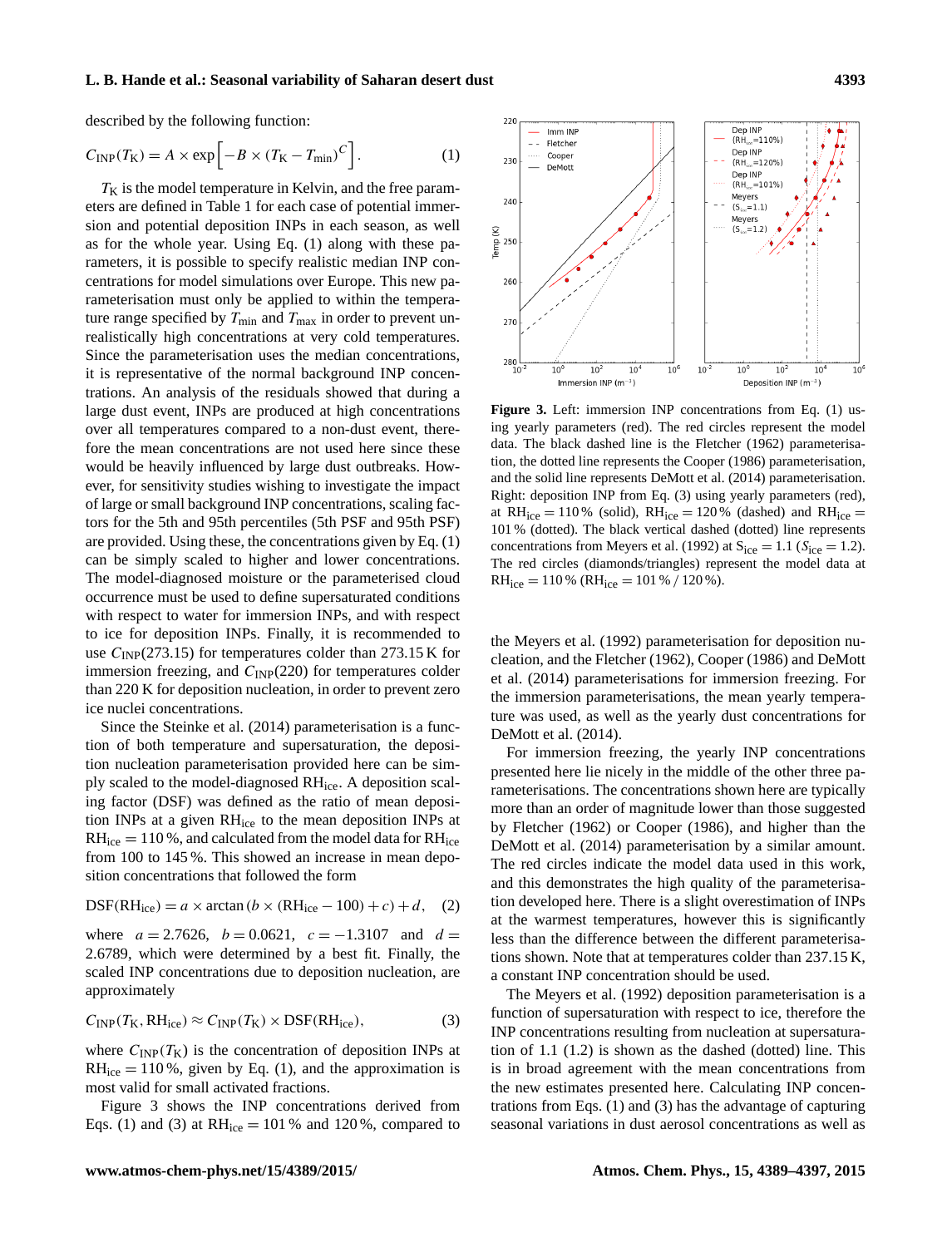| Immersion  | $A(m^{-3})$            | B      | C                     | $T_{\text{max}}$ (K) | $T_{\text{min}}$ (K) | 5th PSF | 95th PSF |
|------------|------------------------|--------|-----------------------|----------------------|----------------------|---------|----------|
| Winter     | $1.0259 \times 10^5$   | 0.2073 | 1.2873                | 261.15               | 237.15               | 0.04    | 12.06    |
| Spring     | $1.5684 \times 10^5$   | 0.2466 | 1.2293                | 261.15               | 237.15               | 0.10    | 17.82    |
| Summer     | $2.9694 \times 10^4$   | 0.2813 | 1.1778                | 261.15               | 237.15               | 0.13    | 27.28    |
| Autumn     | $4.9920 \times 10^4$   | 0.2622 | 1.2044                | 261.15               | 237.15               | 0.06    | 31.38    |
| Year       | $8.1909 \times 10^{4}$ | 0.2290 | 1.2553                | 261.15               | 237.15               | 0.10    | 17.14    |
|            |                        |        |                       |                      |                      |         |          |
| Deposition | $A(m^{-3})$            | B      | $\mathcal{C}_{0}^{0}$ | $T_{\rm max}$ (K)    | $T_{\min}$ (K)       | 5th PSF | 95th PSF |
| Winter     | $1.2663 \times 10^{5}$ | 0.0194 | 1.6943                | 253                  | 220                  | 0.17    | 15.25    |
| Spring     | $1.7836 \times 10^{5}$ | 0.0075 | 2.0341                | 253                  | 220                  | 0.24    | 5.87     |
| Summer     | $2.6543 \times 10^{4}$ | 0.0020 | 2.5128                | 253                  | 220                  | 0.22    | 12.88    |
| Autumn     | $7.7167 \times 10^{4}$ | 0.0406 | 1.4705                | 253                  | 220                  | 0.16    | 22.19    |

<span id="page-5-0"></span>Table 1. Parameters defining Eq. [\(1\)](#page-4-0), for immersion and deposition INP concentrations (at RH<sub>ice</sub> = 110%). The percentile scaling factors (PSF) for the 5th and 95th percentiles are provided.

temperature, and not overpredicting INPs at colder temperatures.

Finally, Fig. [3](#page-4-1) shows that Eq. [\(3\)](#page-4-2) provides an accurate description of deposition INPs at multiple values of RHice. For the higher values of RHice there is an underestimate at warmer temperatures, since INPs activate more readily under these conditions. However, at lower RHice conditions, the agreement is excellent. Observations suggest that in cirrus clouds, RHice is mostly below 120 % [\(Haag et al.,](#page-7-24) [2003\)](#page-7-24), meaning the lower RHice values where the DSF works better are most relevant to observed cirrus clouds.

### **3 Evaluation**

There are case studies investigating ice nucleation over Europe at specific locations, under a variety of atmospheric conditions. These observations were typically for only a few weeks at a time, so climatological time series of ice nuclei are not yet available. Observations presented in several recent studies [\(Chou et al.,](#page-7-14) [2011;](#page-7-14) [Conen et al.,](#page-7-3) [2012;](#page-7-3) [Joly et al.,](#page-7-4) [2014;](#page-7-4) [Klein et al.,](#page-7-13) [2010\)](#page-7-13) will be used to make a statistical comparison with the results presented here. [DeMott et al.](#page-7-19) [\(2010\)](#page-7-19) provide a best-fit function to a number of observations from outside Europe, which is used here as an additional evaluation tool. Figure [4](#page-6-0) shows a 2-D histogram of normalised potential INP concentration in 0.5 K bins for the whole domain in July 2008. Overlaid on the figure are the observations from selected field studies, as well as the best fit suggested by [DeMott et al.](#page-7-19) [\(2010\)](#page-7-19). The temperatures of the observations are instrument temperatures, whereas the model INPs are calculated at the modelled ambient temperature in the grid box.

From Fig. [4,](#page-6-0) most immersion INPs are occurring at temperatures warmer than 250 K, with concentrations typically less than 10<sup>2</sup> m−<sup>3</sup> . The [Niemand et al.](#page-8-7) [\(2012\)](#page-8-7) parameterisation produces most of the INPs with concentrations a few

orders of magnitude lower than [DeMott et al.](#page-7-19) [\(2010\)](#page-7-19) suggest. Almost all the observations fall within the range of the parameterised immersion INPs, and note that the observations from [Klein et al.](#page-7-13) [\(2010\)](#page-7-13) were taken during a Saharan dust outbreak resulting in higher than normal INP concentrations. The immersion parameterisation also shows a greater sensitivity to temperature than [DeMott et al.](#page-7-19) [\(2010\)](#page-7-19) indicate, however it is important to note that the best fit provided by these authors is dependant on aerosol composition, amongst other things. Observations at colder temperatures from [Chou](#page-7-14) [et al.](#page-7-14) [\(2011\)](#page-7-14) fall in the middle of the range of concentrations given by the deposition nucleation parameterisation. Again, during Saharan dust events these observations indicate higher concentrations of INPs.

Most of the observed INPs are at temperatures warmer than the immersion parameterisation allows. According to [Joly et al.](#page-7-4) [\(2014\)](#page-7-4), most of the measured INPs are biological in origin. These INPs are not considered in this study. However, it is interesting to note that the parameterised dust INP concentrations agree well with the [Joly et al.](#page-7-4) [\(2014\)](#page-7-4) data at 260 K. Most of the data from [Conen et al.](#page-7-3) [\(2012\)](#page-7-3) was also taken at temperatures warmer that 260 K, indicating that dust can nucleate ice at temperatures warmer than the [Niemand](#page-8-7) [et al.](#page-8-7) [\(2012\)](#page-8-7) parameterisation. Nevertheless, the concentrations are the same as the parameterisation at 260 K.

The results from the immersion parameterisation suggest that high INP concentrations greater than  $10^6$  m<sup>-3</sup> are only produced at temperatures less than 250 K, and only observations from during a Saharan dust event suggest concentrations this high. In addition to this, observations shown by [DeMott et al.](#page-7-19) [\(2010\)](#page-7-19) from the Pacific Dust Experiment suggest INP concentrations can reach over  $10^5$  m<sup>-3</sup> at 240 K in the condensation mode. [DeMott et al.](#page-7-7) [\(2003\)](#page-7-7) presents observations from aircraft measurements of INPs in an air mass which originated from North Africa. At temperatures above the homogeneous freezing threshold, INPs were present in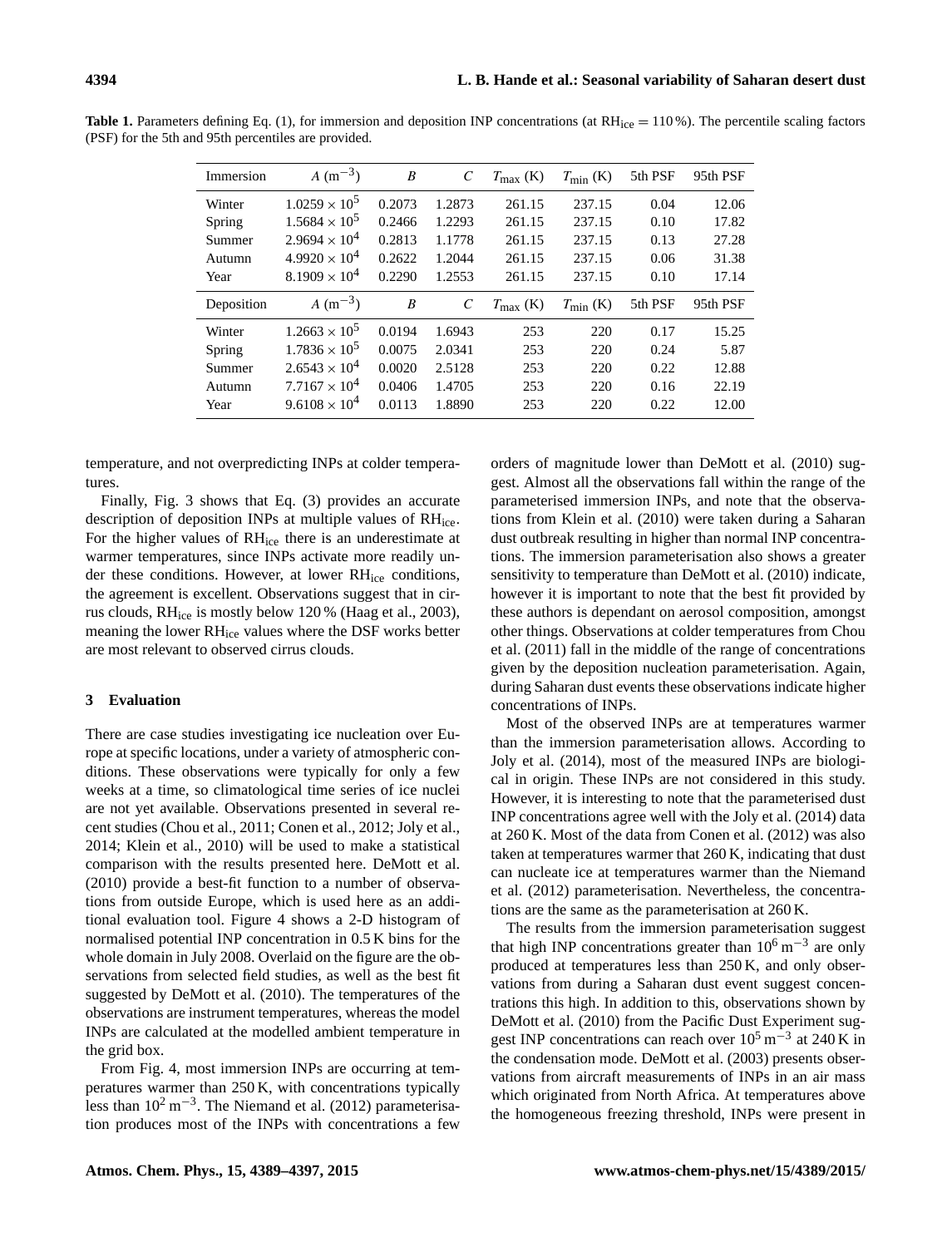<span id="page-6-0"></span>

**Figure 4.** Left: normalised potential deposition INPs at RH<sub>ice</sub> = 127%. Right: normalised potential immersion INPs for July 2008, compared to observations. Observations are shown from [Chou et al.](#page-7-14) [\(2011\)](#page-7-14) (white triangles: Saharan dust event, black triangles: non-dust event), [Conen](#page-7-3) [et al.](#page-7-3) [\(2012\)](#page-7-3) (black circles: dust from North Italy, grey circles: dust from North Africa/Switzerland, white circles: dust from Switzerland/South Germany), [DeMott et al.](#page-7-19) [\(2010\)](#page-7-19) (dashed line), [Joly et al.](#page-7-4) [\(2014\)](#page-7-4) (grey diamonds: within detection limit, white diamonds: at detection limit) and [Klein et al.](#page-7-13) [\(2010\)](#page-7-13) (white squares).

concentrations up to  $10^6 \text{ m}^{-3}$ . This implies that the INP concentrations presented here are in broad agreement with available observations.

#### **4 Conclusions**

The COSMO–MUSCAT model was used to simulate the generation and transport of Saharan desert dust to Europe during the period December 2007–August 2008. Maximum median dust concentrations are around  $3 \times 10^5$  m<sup>-3</sup> during spring, with about an order of magnitude lower number concentrations in summer. There is a significant amount of variability in dust concentrations. The resulting potential immersion INPs reach maximum median concentrations of  $9.5\times10^{4}$  m<sup>-3</sup> during spring. During the summer months concentrations are lower, and occur at a higher altitude compared to all other months. INP concentrations in the deposition mode for RHice of 110 % increase exponentially and reach over  $10^5 \text{ m}^{-3}$  in spring. At the coldest temperatures allowed by the deposition parameterisation, the trend in INP concentrations follow that of the dust number concentrations.

Since the median concentrations vary only slightly with latitude and longitude, the median vertical profiles of INP concentrations are representative of the background INP concentrations over the whole domain considered here. Therefore, using these results, a mathematical model is provided to estimate the INP concentrations as a function of temperature for immersion freezing, and as a function of temperature and RHice for deposition nucleation. The deposition scaling factor works best for values of RH<sub>ice</sub> less than about 120 %. This can be applied to process studies and regional climate simulations over Europe wishing to include a realistic description

of ice formed from immersion freezing and deposition nucleation on natural dust particles.

The new estimates of INP concentrations were compared to commonly used parameterisations for immersion freezing and deposition nucleation. The peak concentrations lie in the middle of a range of estimates from earlier parameterisations for immersion freezing, and for deposition nucleation they are smaller for warmer temperatures and larger for the coldest temperatures. The approach presented here captures a much more realistic vertical and seasonal variability, thus providing an extra level of utility for model simulations over Europe. A statistical evaluation with available observations indicates that the [Niemand et al.](#page-8-7) [\(2012\)](#page-8-7) and [Steinke et al.](#page-8-8) [\(2014\)](#page-8-8) parameterisations produce most of the INPs at similar concentrations to what the observations suggest, providing confidence in the results presented here.

*Acknowledgements.* The authors wish to thank Cedric Chou for kindly providing data used in the evaluation, and Axel Seifert for helpful discussions. This work was funded by the Federal Ministry of Education and Research in Germany (BMBF) through the research programme "High Definition Clouds and Precipitation for Climate Prediction –  $HD(CP)^{2n}$  (FKZ: 01LK1204B).

The article processing charges for this open-access publication were covered by a Research Centre of the Helmholtz Association.

Edited by: M. C. Facchini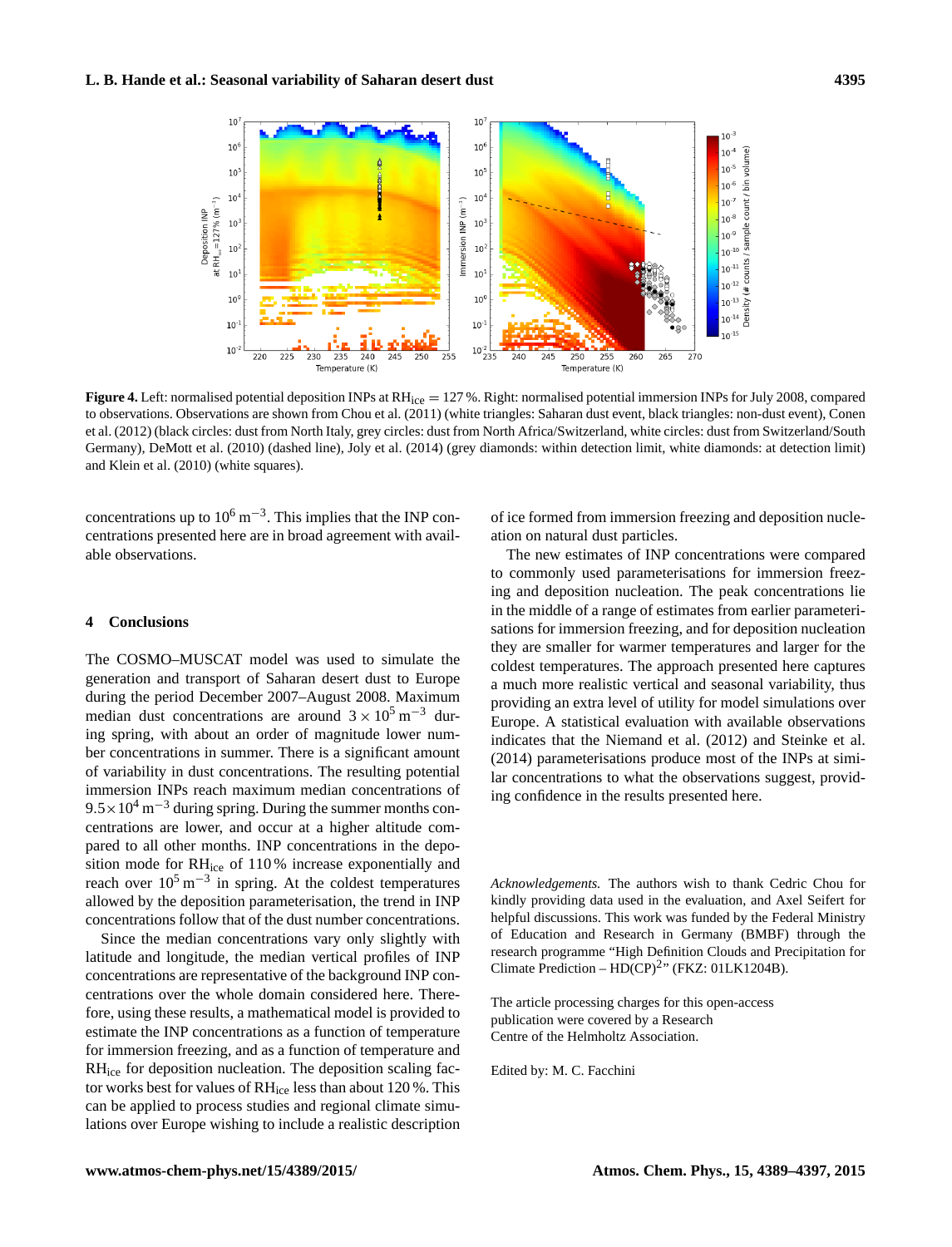# **4396 L. B. Hande et al.: Seasonal variability of Saharan desert dust**

#### **References**

- <span id="page-7-8"></span>Atkinson, J. D., Murray, B. J., Woodhouse, M. T., Whale, T. F., Baustian, K. J., Carslaw, K. S., Dobbie, S., O'Sullivan, D., and Malkin, T. L.: The importance of feldspar for ice nucleation by mineral dust in mixed-phase clouds, Nature, 498, 355–358, 2013.
- <span id="page-7-9"></span>Bangert, M., Nenes, A., Vogel, B., Vogel, H., Barahona, D., Karydis, V. A., Kumar, P., Kottmeier, C., and Blahak, U.: Saharan dust event impacts on cloud formation and radiation over Western Europe, Atmos. Chem. Phys., 12, 4045–4063, doi[:10.5194/acp-12-](http://dx.doi.org/10.5194/acp-12-4045-2012) [4045-2012,](http://dx.doi.org/10.5194/acp-12-4045-2012) 2012.
- <span id="page-7-1"></span>Boucher, O., Randall, D., Artaxo, P., Bretherton, C., Feingold, G., Forster, P., Kerminen, V.-M., Kondo, Y., Liao, H., Lohmann, U., Rasch, P., Satheesh, S. K., Sherwood, S., Stevens, B., and Zhang, X. Y.: Clouds and aerosols. in: Climate change 2013: The physical science basis, contribution of working group i to the fifth assessment report of the intergovernmental panel on climate change. Intergovernmental Panel on Climate Change, Working Group I Contribution to the IPCC Fifth Assessment Report (AR5)(Cambridge Univ Press, New York), 2013.
- <span id="page-7-14"></span>Chou, C., Stetzer, O., Weingartner, E., Jurányi, Z., Kanji, Z. A., and Lohmann, U.: Ice nuclei properties within a Saharan dust event at the Jungfraujoch in the Swiss Alps, Atmos. Chem. Phys., 11, 4725–4738, doi[:10.5194/acp-11-4725-2011,](http://dx.doi.org/10.5194/acp-11-4725-2011) 2011.
- <span id="page-7-3"></span>Conen, F., Henne, S., Morris, C. E., and Alewell, C.: Atmospheric ice nucleators active  $\leq -12$  °C can be quantified on PM<sub>10</sub> filters, Atmos. Meas. Tech., 5, 321–327, doi[:10.5194/amt-5-321-2012,](http://dx.doi.org/10.5194/amt-5-321-2012) 2012.
- <span id="page-7-17"></span>Cooper, W. A.: Ice initiation in natural clouds, Meteorol. Monogr., 21, 29–32, 1986.
- <span id="page-7-2"></span>Cozic, J., Mertes, S., Verheggen, B., Cziczo, D. J., Gallavardin, S., Walter, S., Baltensperger, U., and Weingartner, E.: Black carbon enrichment in atmospheric ice particle residuals observed in lower tropospheric mixed phase clouds, J. Geophys. Res.- Atmos., 113, D15209, doi[:10.1029/2007JD009266,](http://dx.doi.org/10.1029/2007JD009266) 2008.
- <span id="page-7-11"></span>Cziczo, D. J., Froyd, K. D., Hoose, C., Jensen, E. J., Diao, M., Zondlo, M. A., Smith, J. B., Twohy, C. H., and Murphy, D. M.: Clarifying the dominant sources and mechanisms of cirrus cloud formation, Science, 340, 1320–1324, 2013.
- <span id="page-7-7"></span>DeMott, P. J., Sassen, K., Poellot, M. R., Baumgardner, D., Rogers, D. C., Brooks, S. D., Prenni, A. J., and Kreidenweis, S. M.: African dust aerosols as atmospheric ice nuclei, Geophys. Res. Lett., 30, 1732, doi[:10.1029/2003GL017410,](http://dx.doi.org/10.1029/2003GL017410) 2003.
- <span id="page-7-19"></span>DeMott, P. J., Prenni, A. J., Liu, X., Kreidenweis, S. M., Petters, M. D., Twohy, C. H., Richardson, M. S., Eidhammer, T., and Rogers, D. C.: Predicting global atmospheric ice nuclei distributions and their impacts on climate, Proc. Natl. Aca. Sci., 107, 11217–11222, 2010.
- <span id="page-7-20"></span>DeMott, P. J., Prenni, A. J., McMeeking, G. R., Sullivan, R. C., Petters, M. D., Tobo, Y., Niemand, M., Möhler, O., Snider, J. R., Wang, Z., and Kreidenweis, S. M.: Integrating laboratory and field data to quantify the immersion freezing ice nucleation activity of mineral dust particles, Atmos. Chem. Phys., 15, 393–409, doi[:10.5194/acp-15-393-2015,](http://dx.doi.org/10.5194/acp-15-393-2015) 2015.
- <span id="page-7-16"></span>Fletcher, N. H.: The physics of rainclouds, Cambridge University Press, 386 pp., 1962.
- <span id="page-7-24"></span>Haag, W., Kärcher, B., Ström, J., Minikin, A., Lohmann, U., Ovarlez, J., and Stohl, A.: Freezing thresholds and cirrus cloud formation mechanisms inferred from in situ measurements of relative

humidity, Atmos. Chem. Phys., 3, 1791–1806, doi[:10.5194/acp-](http://dx.doi.org/10.5194/acp-3-1791-2003)[3-1791-2003,](http://dx.doi.org/10.5194/acp-3-1791-2003) 2003.

- <span id="page-7-22"></span>Heinold, B., Tegen, I., Esselborn, M., Kandler, K., Knippertz, P., Müller, D., Schladitz, A., Tesche, M., Weinzierl, B., Ansmann, A., Althausen, D., Laurent, B., Massling, A., Müller, T., Petzold, A., Schepanski, K., and Wiedensohler, A.: Regional saharan dust modelling during the samum 2006 campaign, Tellus B, 61, 307– 324, 2009.
- <span id="page-7-23"></span>Heinold, B., Tegen, I., Schepanski, K., Tesche, M., Esselborn, M., Freudenthaler, V., Gross, S., Kandler, K., Knippertz, P., Müller, D., Schladitz, A., Toledano, C., Weinzierl, B., Ansmann, A., Althausen, D., Müller, T., Petzold, A., and Wiedensohler, A.: Regional modelling of saharan dust and biomass-burning smoke, Tellus B, 63, 781–799, 2011.
- <span id="page-7-6"></span>Heintzenberg, J., Okada, K., and Ström, J.: On the composition of non-volatile material in upper tropospheric aerosols and cirrus crystals, Atmos. Res., 41, 81–88, 1996.
- <span id="page-7-21"></span>Hiranuma, N., Paukert, M., Steinke, I., Zhang, K., Kulkarni, G., Hoose, C., Schnaiter, M., Saathoff, H., and Möhler, O.: A comprehensive parameterization of heterogeneous ice nucleation of dust surrogate: laboratory study with hematite particles and its application to atmospheric models, Atmos. Chem. Phys., 14, 13145–13158, doi[:10.5194/acp-14-13145-2014,](http://dx.doi.org/10.5194/acp-14-13145-2014) 2014.
- <span id="page-7-5"></span>Hoose, C. and Möhler, O.: Heterogeneous ice nucleation on atmospheric aerosols: a review of results from laboratory experiments, Atmos. Chem. Phys., 12, 9817–9854, doi[:10.5194/acp-12-9817-](http://dx.doi.org/10.5194/acp-12-9817-2012) [2012,](http://dx.doi.org/10.5194/acp-12-9817-2012) 2012.
- <span id="page-7-12"></span>Hoose, C., Kristjánsson, J., and Burrows, S.: How important is biological ice nucleation in clouds on a global scale?, Environ. Res. Lett., 5, 024009, doi[:10.1088/1748-9326/5/2/024009,](http://dx.doi.org/10.1088/1748-9326/5/2/024009) 2010.
- <span id="page-7-4"></span>Joly, M., Amato, P., Deguillaume, L., Monier, M., Hoose, C., and Delort, A.-M.: Quantification of ice nuclei active at near 0 ◦C temperatures in low-altitude clouds at the Puy de Dôme atmospheric station, Atmos. Chem. Phys., 14, 8185–8195, doi[:10.5194/acp-14-8185-2014,](http://dx.doi.org/10.5194/acp-14-8185-2014) 2014.
- <span id="page-7-10"></span>Kamphus, M., Ettner-Mahl, M., Klimach, T., Drewnick, F., Keller, L., Cziczo, D. J., Mertes, S., Borrmann, S., and Curtius, J.: Chemical composition of ambient aerosol, ice residues and cloud droplet residues in mixed-phase clouds: single particle analysis during the Cloud and Aerosol Characterization Experiment (CLACE 6), Atmos. Chem. Phys., 10, 8077–8095, doi[:10.5194/acp-10-8077-2010,](http://dx.doi.org/10.5194/acp-10-8077-2010) 2010.
- <span id="page-7-13"></span>Klein, H., Nickovic, S., Haunold, W., Bundke, U., Nillius, B., Ebert, M., Weinbruch, S., Schuetz, L., Levin, Z., Barrie, L. A., and Bingemer, H.: Saharan dust and ice nuclei over Central Europe, Atmos. Chem. Phys., 10, 10211–10221, doi[:10.5194/acp-](http://dx.doi.org/10.5194/acp-10-10211-2010)[10-10211-2010,](http://dx.doi.org/10.5194/acp-10-10211-2010) 2010.
- <span id="page-7-0"></span>Lohmann, U. and Feichter, J.: Global indirect aerosol effects: a review, Atmos. Chem. Phys., 5, 715–737, doi[:10.5194/acp-5-715-](http://dx.doi.org/10.5194/acp-5-715-2005) [2005,](http://dx.doi.org/10.5194/acp-5-715-2005) 2005.
- <span id="page-7-15"></span>Mamouri, R. E. and Ansmann, A.: Estimated desert-dust ice nuclei profiles from polarization lidar: methodology and case studies, Atmos. Chem. Phys., 15, 3463–3477, doi[:10.5194/acp-15-3463-](http://dx.doi.org/10.5194/acp-15-3463-2015) [2015,](http://dx.doi.org/10.5194/acp-15-3463-2015) 2015.
- <span id="page-7-18"></span>Meyers, M. P., DeMott, P. J., and Cotton, W. R.: New primary icenucleation parameterizations in an explicit cloud model, J. Appl. Meteorol., 31, 708–721, 1992.